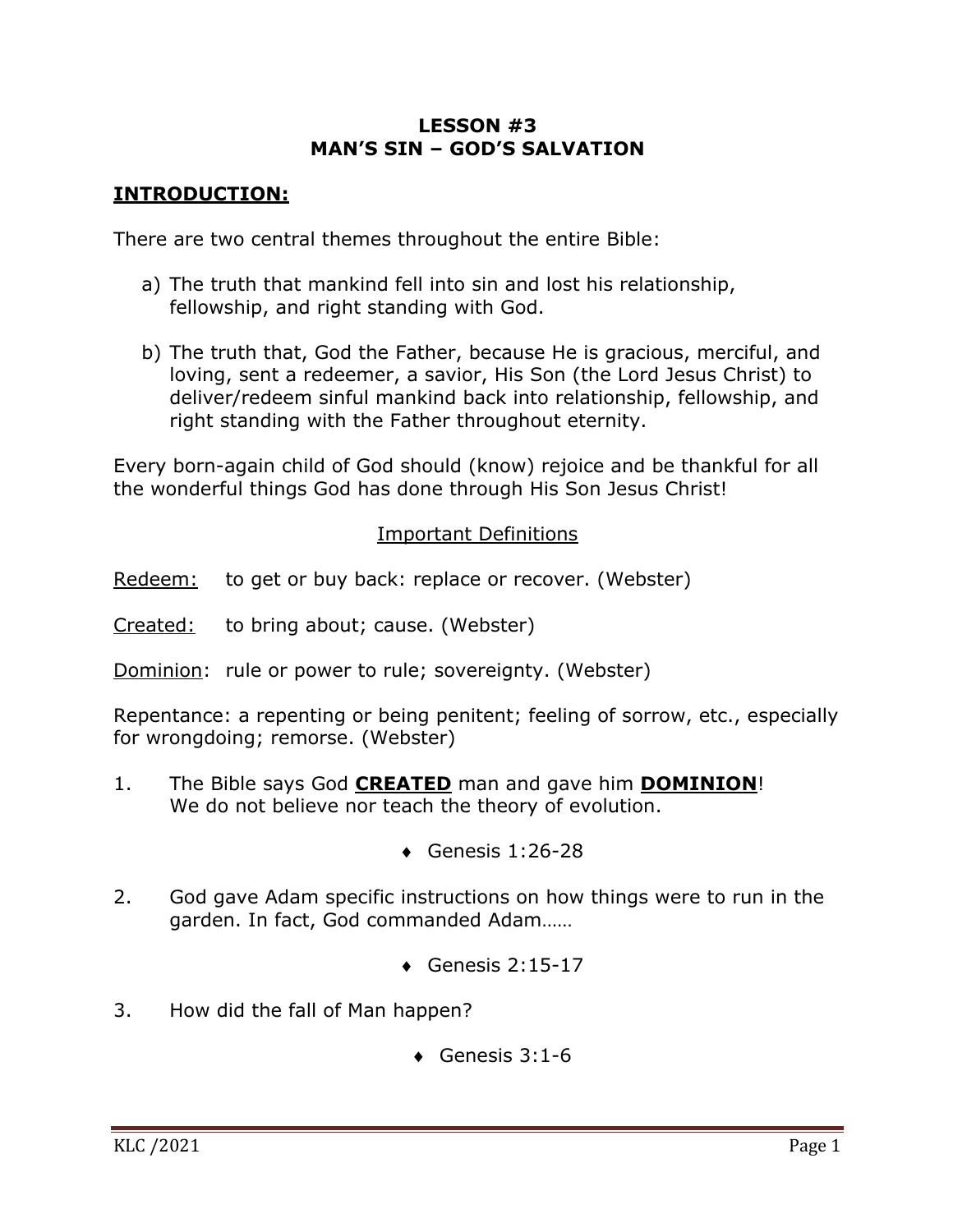- 4. The cover-up Sin!
- $\triangleleft$  Genesis 3:7-8
- 5. Man's disobedience caused him to be placed on trial before God!
	- $\triangleleft$  Genesis 3:9-13
- 6. The sentence/punishment of the serpent, the woman, and the man!
	- $\triangleleft$  Genesis3:14-19

\_\_\_\_\_\_\_\_\_\_\_\_\_\_\_\_\_\_\_\_\_\_\_\_\_\_\_\_\_\_\_\_\_\_\_\_\_\_\_\_\_\_\_\_\_\_\_\_\_\_\_\_\_ \_\_\_\_\_\_\_\_\_\_\_\_\_\_\_\_\_\_\_\_\_\_\_\_\_\_\_\_\_\_\_\_\_\_\_\_\_\_\_\_\_\_\_\_\_\_\_\_\_\_\_\_\_ \_\_\_\_\_\_\_\_\_\_\_\_\_\_\_\_\_\_\_\_\_\_\_\_\_\_\_\_\_\_\_\_\_\_\_\_\_\_\_\_\_\_\_\_\_\_\_\_\_\_\_\_\_ \_\_\_\_\_\_\_\_\_\_\_\_\_\_\_\_\_\_\_\_\_\_\_\_\_\_\_\_\_\_\_\_\_\_\_\_\_\_\_\_\_\_\_\_\_\_\_\_\_\_\_\_\_

7. Q-Why did God drive Adam and Eve out of the Garden of Eden?

 $\triangleleft$  Genesis 3:22-24

- 8. Because of Adam's sin, spiritual death passed on all mankind.
	- $\bullet$  Romans 5:12,18-19
	- $\bullet$  Corinthians 15:22
- 9. God the Father provided us (mankind) with a plan of salvation. We must through faith believe in the shed blood of Jesus Christ and receive God's plan of salvation plan!
	- $\triangleleft$  Romans 3:10
	- $\bullet$  Romans 3:22-23
	- $\triangleleft$  Romans 6:23
	- $\triangleleft$  Romans 10:8-10
	- $\triangleleft$  Acts 4:12
	- $\bullet$  John 3:3-5, 16
	- $\bullet$  John 1:12